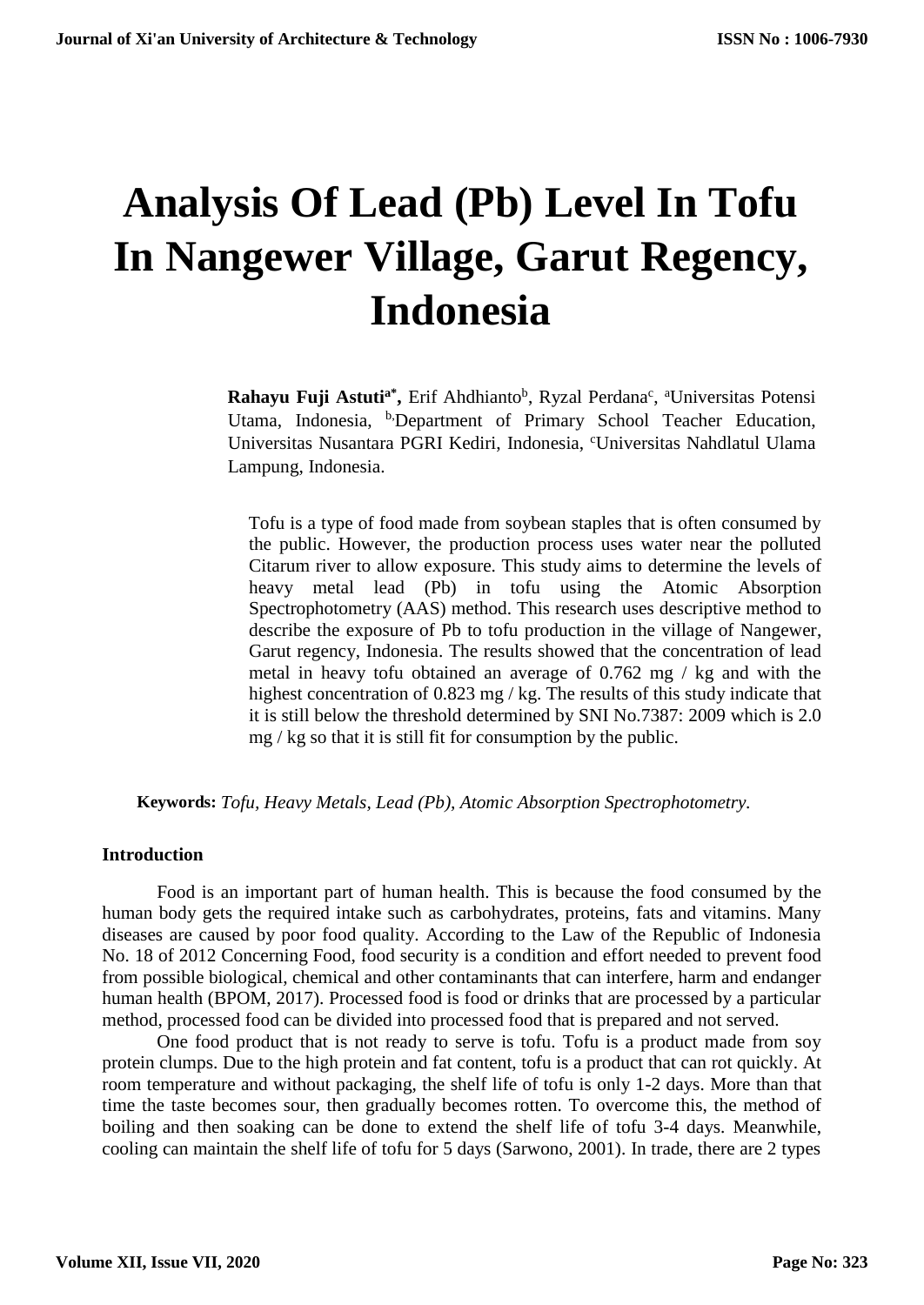of tofu, namely ordinary tofu and Chinese tofu. These two types of tofu differ in their shape and manner of manufacture. In making Chinese tofu, soybeans are boiled first before soaking and usually have a larger size (Purwarningsih, 2007). Tofu is known to the public as a daily food which is generally very popular and has a high digestibility. Basically, the process of making tofu consists of 2 parts, namely making soymilk and clotting its protein. As a clotting agent, traditionally usually used prickly, which is liquid that comes out during pressing and has been acidified overnight. As a substitute, orange juice, vinegar, lactic acid solution, CaCl2 or CaSO4 solution can be used. Several factors that influence the protein marinade and the quality of tofu are the way of milling or extraction of raw material selection, clotting material, and the sanitation condition of processing in general (Purwarningsih, 2007).

Sanitation is a health effort by maintaining and protecting environmental cleanliness. Republic of Indonesia Law No. 36 of 2009 concerning health states that the increase and stabilization of health efforts are carried out through 15 kinds of activities, one of which is food and beverage security. Water sanitation is the most important element for good food processing. Water is very important in the kitchen because it is not only used for cleaning and sanitation purposes, but also is needed during product handling and processing. Water is a good solvent, various substances can be easily dissolved in water, so that chemical elements, such as iron, lime, mineral salts.

In the village of Nangewer Sari there is a tofu industrial site adjacent to the Citarum River where conditions of water quality are very poor, around 1,320 L / s / day or equivalent to 270 tons / day Industrial waste entering the Citarum River contains heavy lead (Pb) metals (Budiman, Dhahiyat and Rustikawati, 2012; Andina, 2018; Oendakni, Agunwamba, and Ugwu, 2014; Metcalf & Eddy, 1991). According to PP. RI No. 82 of 2001 concerning water quality with a lead concentration (Pb) threshold of  $0.03 \text{ mg}$  / L. Based on research conducted by Budiman, Dhahiyat and Rustikawati (2012), the concentration of lead heavy metals (Pb) in the Citarum River exceeded the threshold, which reached 0.13 mg / L. While for food, the threshold value based on SNI No.7387: 2009 is 2.0 mg / kg of food.

Lead (Pb) is a type of heavy metal that is soft, blackish brown in color, and easily purified (Palar, 2008). It is estimated that almost 90% of lead (Pb) that enters the human body comes from food (Alsuhendra and Ridawati, 2013; Adhani and Husaini, 2017). Lead (Pb) is a highly toxic heavy metal (Flora, 2015; Henretig, 2015; Abdi and Kazemi, 2015; Baehaki, Rudibyani, Aeni, Perdana, and Aqmarina, 2020; Nawrot and Staessen, 2006; Loukidou, Zouboulis, Karapantsios, and Matis, 2004), especially for children, because children's muscles are more sensitive and lead (Pb) is easily absorbed in developing bodies. Lead can cause a decrease in intelligence in children. Lead poisoning (Pb) can occur when lead (Pb) levels reach three times the normal limit. This decrease in intelligence is caused by abnormalities in brain function because lead (Pb) competitively replaces the role of minerals in regulating the function of the central nervous system (Alsuhendra, Ridawati, 2013; Palar, 2008).

In 2013, the World Health Organization (WHO) estimated lead poisoning resulted in 143,000 deaths, and 600,000 cases of intellectual disability in children each year (Dart et al., 2015). Lead poisoning (Pb) can cause symptoms that vary according to toxicity, age, individual and duration of exposure. The symptoms of lead poisoning (Pb) include abdominal pain, convulsions, headaches, fatigue, insomnia, nausea, weak muscles, difficulty concentrating, anemia, kidney damage, coma and death (Lichtfouse and Schwarzbauer, 2012). Acute poisoning shows neurological signs, vomiting, vomiting, diarrhea and constipation (Bruton, 2007). Palar (2008) explains that red blood cells are a complex form of chelate formed by Fe (iron) metal with haeme and globin groups. The synthesis of the complex involves two kinds of enzymes, namely the ALAD enzyme (Amino Levulinic Acid Dehydrase) or the amino acid levulinat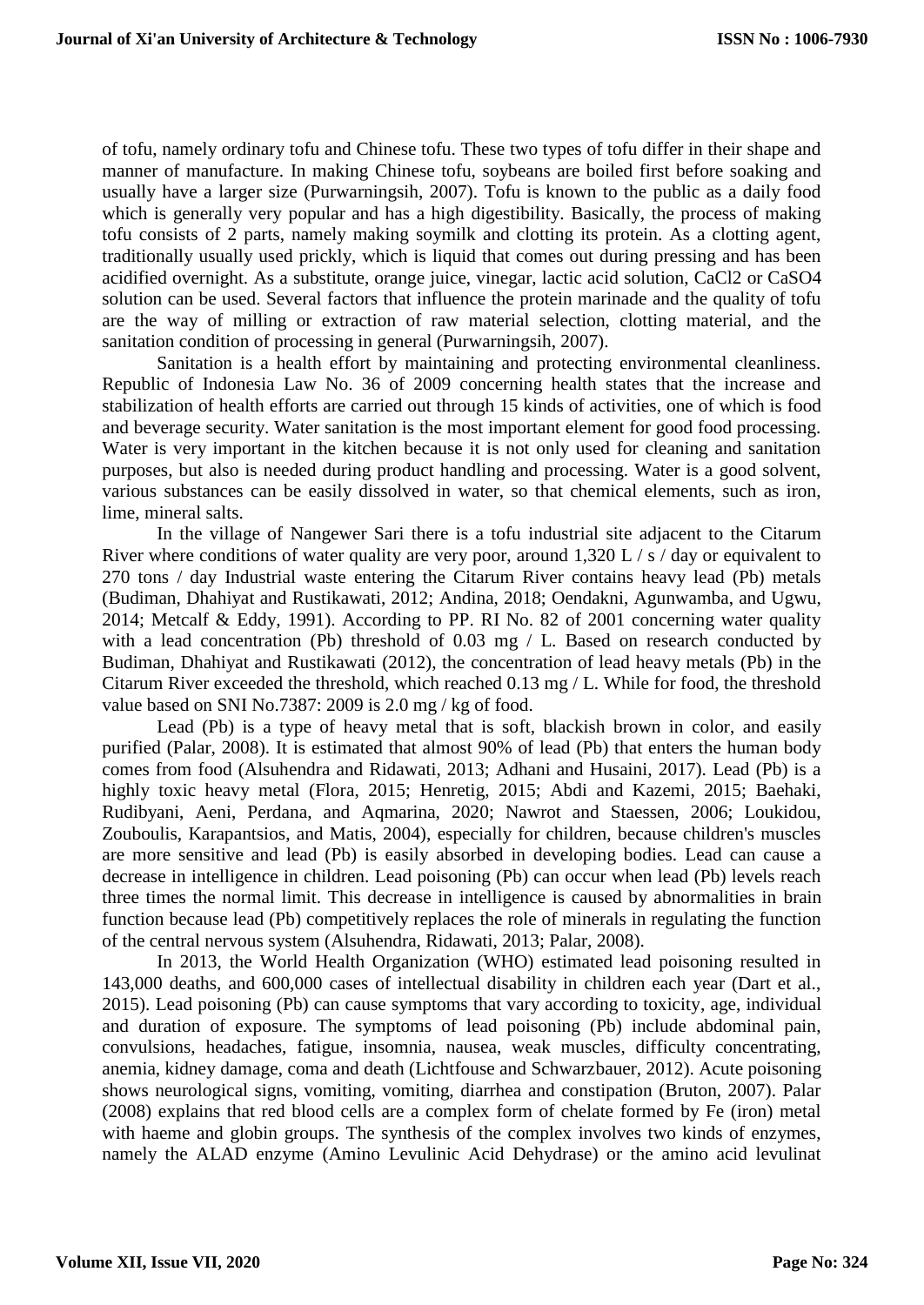dehydrase and the ferrochhelase enzyme. ALAD enzyme is a cytoplasmic type enzyme. This enzyme will react actively in the early stages of synthesis and during the red blood cell circulation takes place. The ferrochhelase enzyme is meant in the group of mitochondrial enzymes. This enzyme ferrokhelatase will function actively in the final process of synthesis, which catalyzes the formation of chelate hemoglobin complexes.

Cases of lead poisoning can be prevented mainly by avoiding and preventing lead exposure. Individual prevention can be done by increasing the frequency to wash hands and consume iron, calcium and avoid materials containing lead (Pb) in the home such as the replacement of lead pipes (Dantje and Sembel, 2015). The Ministry of Health of the Republic of Indonesia limits the maximum consumption of lead (Pb) in food 4 ppm / day (Alsuhendra and Ridawati, 2013).

There are three sources of food contamination to lead (Pb), which are kitchen utensils, packaging and non-packaging paper, and water and air pollution. Previous researchers (Budiman, Dhahiyat and Rustikawati, 2012) said that lead (Pb) in the Citarum River exceeded the PP threshold. RI. No. 82 of 2001. This has led to a suspicion that lead heavy metals can contaminate community water. Water is a natural resource which has a very important function for the life of the people of Nangewer Village, including in tofu production activities. Based on observations, there is a tofu processing industry located near the Citarum River.

Atomic Absorption Spectrometry (AAS) is a method of analysis that can be used to determine the elements or metals in a sample (Suherman, 2011). The basic principle of the Atomic Absorption Spectrometry (AAS) technique is that electrons in an atom absorb light energy at certain wavelengths and convert to higher energy (excited). The number of atoms that light passes through and is excited is directly proportional to the amount of energy absorbed by measuring the amount of light energy absorbed so that it can determine the number or concentration of atoms of the element tested in the sample (Suherman, 2011).

#### **Research Method**

This type of research conducted by researchers is a descriptive analysis method that aims to determine the levels of lead heavy metals (Pb) in tofu samples. Descriptive analysis research is a method that functions to describe or give an overview of the object under study through data or samples that have been collected as they are without analyzing and making conclusions that are applicable to the public (Sugiyono, 2016). The population used in this study is tofu found in Nangewer Sari Village Industry. The sample is part of the population that is expected to represent or represent the population (Riyanto, 2013). The use of samples is 10% - 20% with a large population. The sample used in this study was 12 tofu samples from one industry around the Citarum River. Pb content testing in samples refers to BNS (2004), Ainna (2013), and Perkin (1996) about Pb testing using atomic absorption spectrophotometers.

## *Tools and Materials*

The tools used in this study were atomic absorption spectrophotometers, funnels, porcelain cups, 100 ml beakers, hot plates, filter paper, Erlenmayer flasks, measuring flasks, Analytical balance. While the materials used are aquadest, HNO3 solution, tofu samples, and crystal Pb  $(NO<sub>3</sub>)<sub>2</sub>$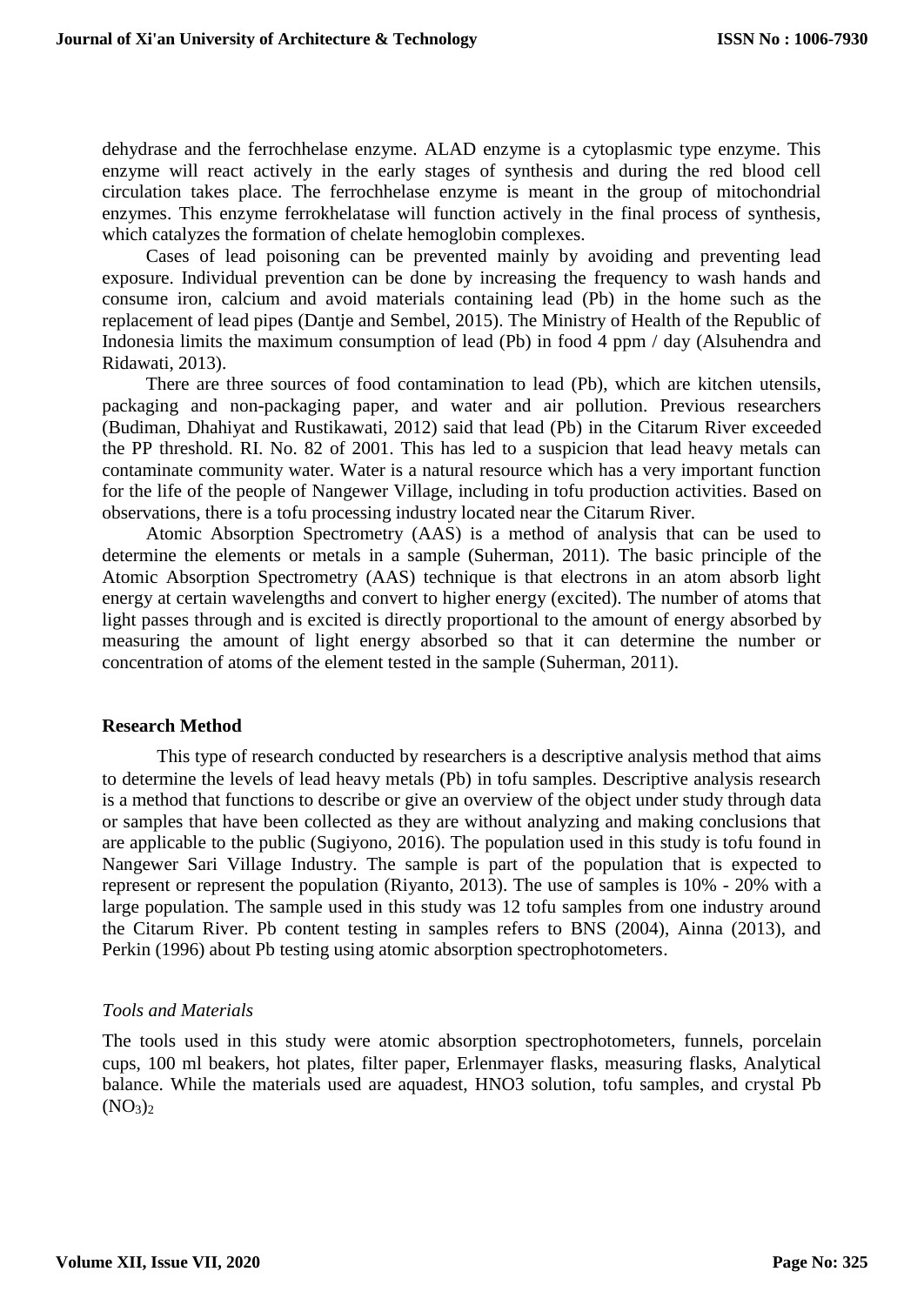#### *Sample preparation*

Mashed tofu sample, then weighed as much as 5 grams in porcelain with known weight. Then the tofu sample is put into a  $100$  mL beaker. HNO<sub>3</sub> solution is put into a beaker as much as 10 mL and heated on a hot plate at a temperature of  $110<sup>0</sup>C$  until the sample is homogeneous. After homogeneity, the solution is allowed to stand for a moment, then filtered with filter paper in a 100 mL volumetric flask and added with distilled water to mark the mark.

## *Making a stock solution of Pb (NO3)<sup>2</sup> 1000 ppm (Stock A)*

A solution which has a 1000 ppm lead metal content is used to make a standard solution with a lower content. This solution is made by dissolving 0.1 gram of  $Pb(NO<sub>3</sub>)<sub>2</sub>$  into 100 ml of distilled water.

# *Make a solution of Pb (NO3)<sup>2</sup> 100 ppm (Stock B)*

This solution is made by diluting stock solution A. Stock solution A is pipetted as much as 10 mL and put into a 100 mL volumetric flask. Then add distilled water to the boundary mark.

# *Preparation of a standard solution of Pb (NO3)<sup>2</sup>*

Series of standard solutions were made with concentrations of 1 ppm, 2 ppm, 3 ppm, 4 ppm and 5 ppm. The solution was made from the dilution of stock solution B. The five solutions were then measured for absorbance at a wavelength of 283.3 nm.

## *Measurement of Pb levels in tofu samples*

The prepared sample was measured for its absorbance using an atomic absorption spectrophotometer at a wavelength of 283.3 nm.

## **Results and Discussion**

## *Standard Curves*

The results of measurements of the absorbance of a series of standard solutions are presented in tabular form (see Table 1). From Table 1 it can be seen that the higher the concentration the higher.

| <b>Concentration of Pb (ppm)</b> | <b>Absorbance</b> |  |
|----------------------------------|-------------------|--|
|                                  | 0,730             |  |
|                                  | 1,943             |  |
|                                  | 2,862             |  |
|                                  | 4,055             |  |
|                                  | 5,068             |  |

**Table 1**. Absorbance Value of Pb Standard Solution

Then the data in Table 1 is processed to produce a standard curve (see Figure 1). From Figure 1 we get the linear line equation  $y = 1.0788x - 0.3048$ , where y is the absorbance value and x is the concentration. In the linearity test the determination of regression R2 from the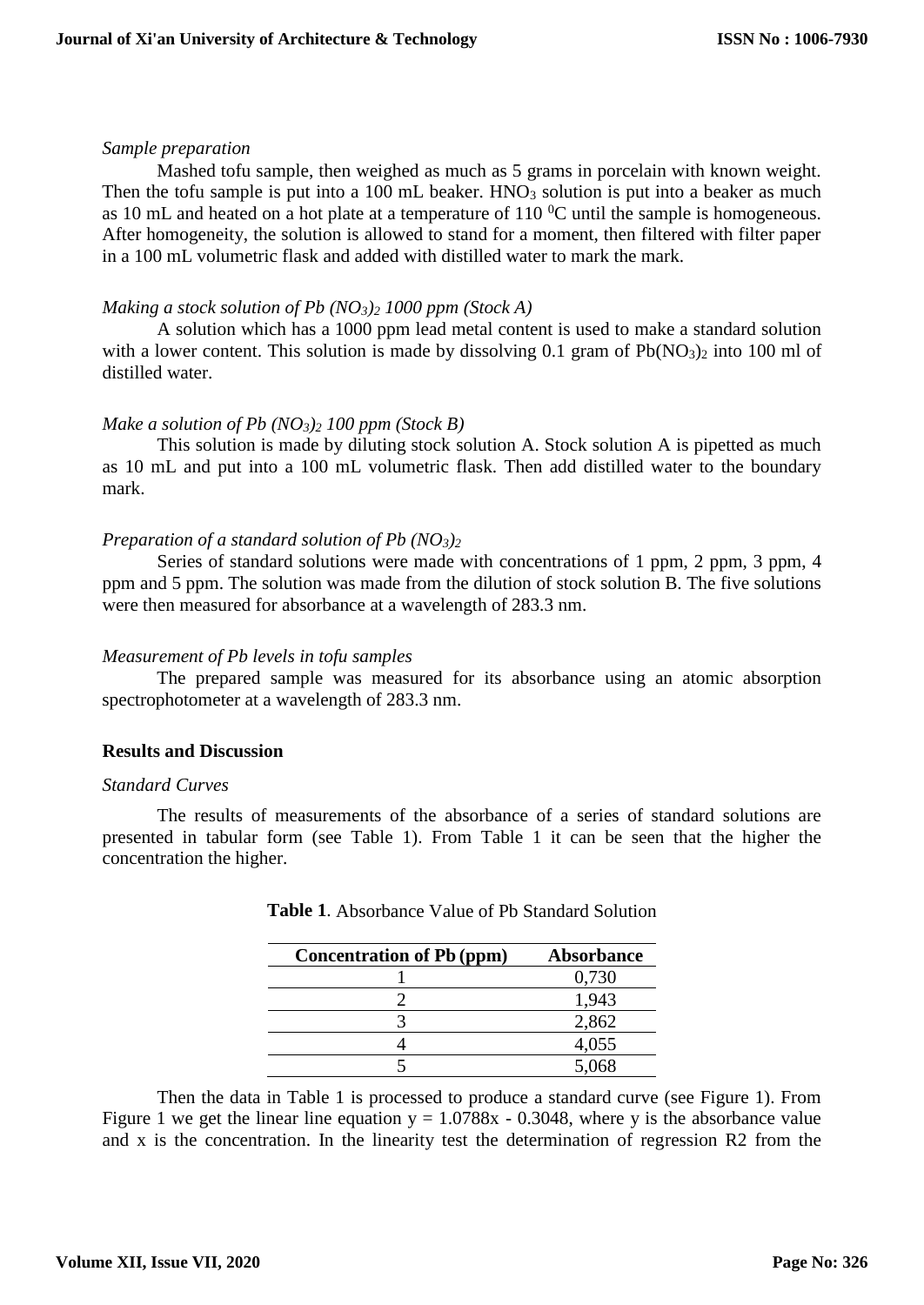calibration curve standard, the correlation coefficient is obtained. Correlation coefficient values indicate a strong relationship between the concentration of the solution (x-axis) and absorbance (the y-axis). The regression coefficient value obtained is  $R^2 = 0.9985$ , this means that the value of  $\mathbb{R}^2$  is close to ideal so that the curve can be used as a standard curve for determining the Pb content in tofu samples in Nangewer Village around the Citarum River in Garut Regency, Indonesia.



**Figure 1** Standard Curve of Pb(NO<sub>3</sub>)<sub>2</sub> Solution

#### *Measurement of Pb Concentration in Samples*

The results of measurements of Pb concentration in tofu are generally below the threshold determined by the government, which is 2.0 mg / kg of food. The mean Pb level in the sample was 0.762 mg / Kg. Even for the highest levels, namely in sample 11, it was at 0.837 mg / kg. This shows that the Pb exposure at the time of tofu production is very small. The water used for the production process is also good, although the location is close to the Citarum river.

The low Pb content can be attributed to the good filtering capacity of the soil. Lead metal dissolved in water bodies at certain levels will change its function to become a source of poison for aquatic life. This situation can certainly destroy an order of aquatic ecosystems (Palar, 2008). Water will seep in the soil and combine to form a layer of soil called an aquifer, a layer that is easily traversed by water is called a permeable layer, such as a layer found in sand or gravel while a layer that is difficult to pass through by water is called an impermeble layer. When infiltration into the soil, surface water comes into contact with minerals contained in the soil and dissolves it, so that the water quality changes due to chemical reactions (Dantje and Sembel, 2015).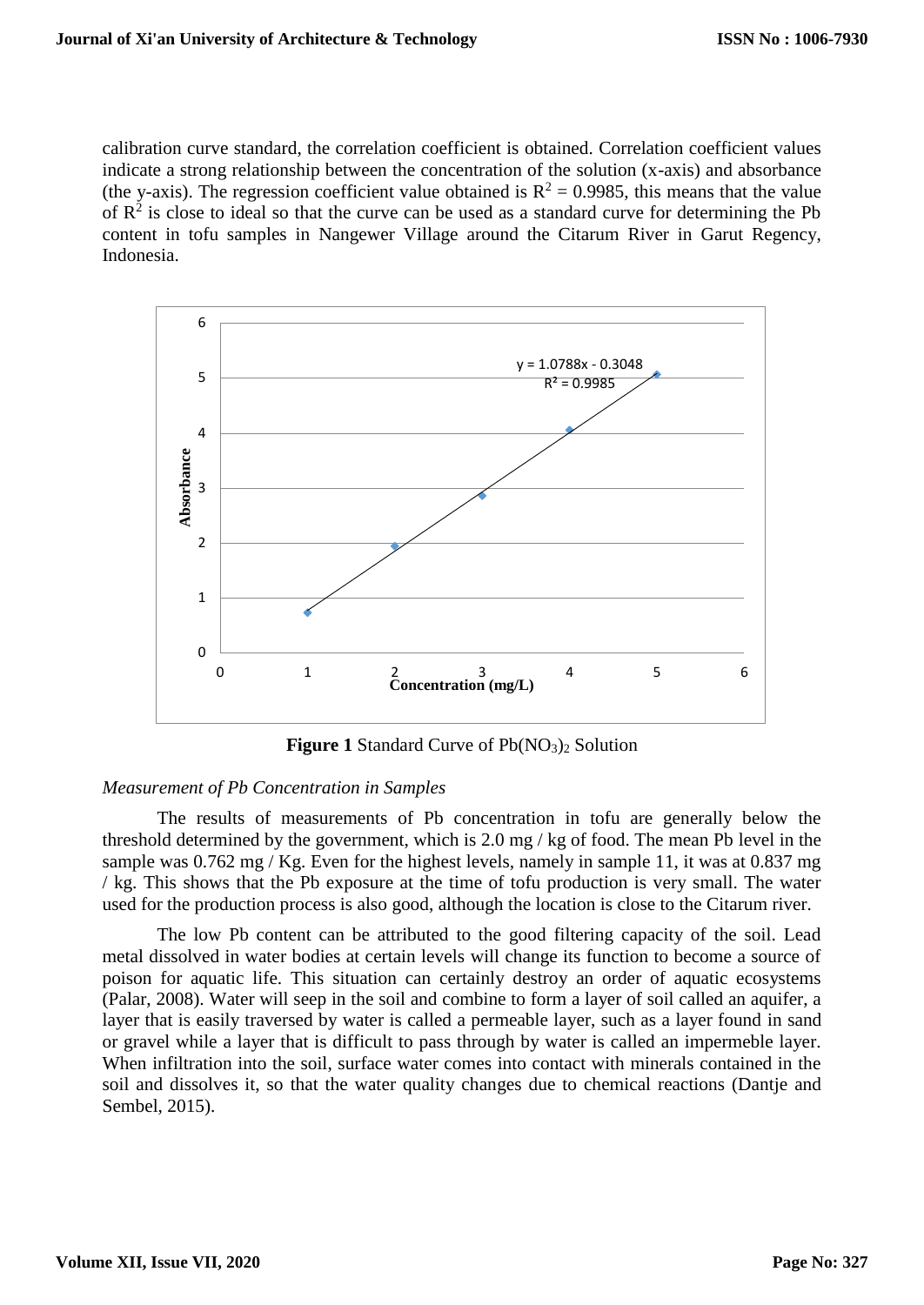| <b>Sample</b>  | <b>Absorbance</b> | Concentration<br>(mg/Kg) |
|----------------|-------------------|--------------------------|
| Sample 01      | 0.403             | 0.656                    |
| Sample 02      | 0.499             | 0.745                    |
| Sample 03      | 0.466             | 0.714                    |
| Sample 04      | 0.428             | 0.679                    |
| Sample 05      | 0.488             | 0.734                    |
| Sample 06      | 0.584             | 0.823                    |
| Sample 07      | 0.541             | 0.784                    |
| Sample 08      | 0.538             | 0.781                    |
| Sample 09      | 0.568             | 0.809                    |
| Sample 10      | 0.549             | 0.791                    |
| Sample 11      | 0.599             | 0.837                    |
| Sample 12      | 0.553             | 0.795                    |
| Average        | 0.518             | 0.762                    |
| <b>Maximum</b> | 0.599             | 0.837                    |
| <b>Minimum</b> | 0.403             | 0.656                    |
| <b>SD</b>      |                   | 0.057                    |

**Table 2** Data on Measurement of Absorbance and Concentration of Heavy Metal Pb in Tofu

Although the measured Pb level is below the threshold, it is often considered whether or not to consume this tofu. This relates to the length of time that Pb stays in the body so if too much consumption of tofu produced here will cause accumulation of Pb in the body. If Pb has accumulated in the body in large amounts, it is not impossible that symptoms of poisoning will still occur. This is because Pb is toxic in that it is characterized as an inhibitor in the formation of red blood cells so that it can cause symptoms of anemia, headaches, organ damage, and can even disrupt the nervous system (Dart et al., 2015; Palar, 2008; Bruton, 2007).

## **Conclusion**

Based on the research that has been done, it can be concluded that the average lead (Pb) content contained in the Tofu Sample in Nangewer Village is 0.762 mg/Kg. This number is still suitable for public consumption because it is still below the threshold established by SNI No.7387: 2009 regarding the maximum value of lead metal contamination in tofu which is 2.0 mg/Kg.

## **Acknowledgements**

The researcher would like to thank Lembaga Pengelola Dana Pendidikan (LPDP) Indonesian endowment fund for education, Finance ministry of Indonesia for supporting this research.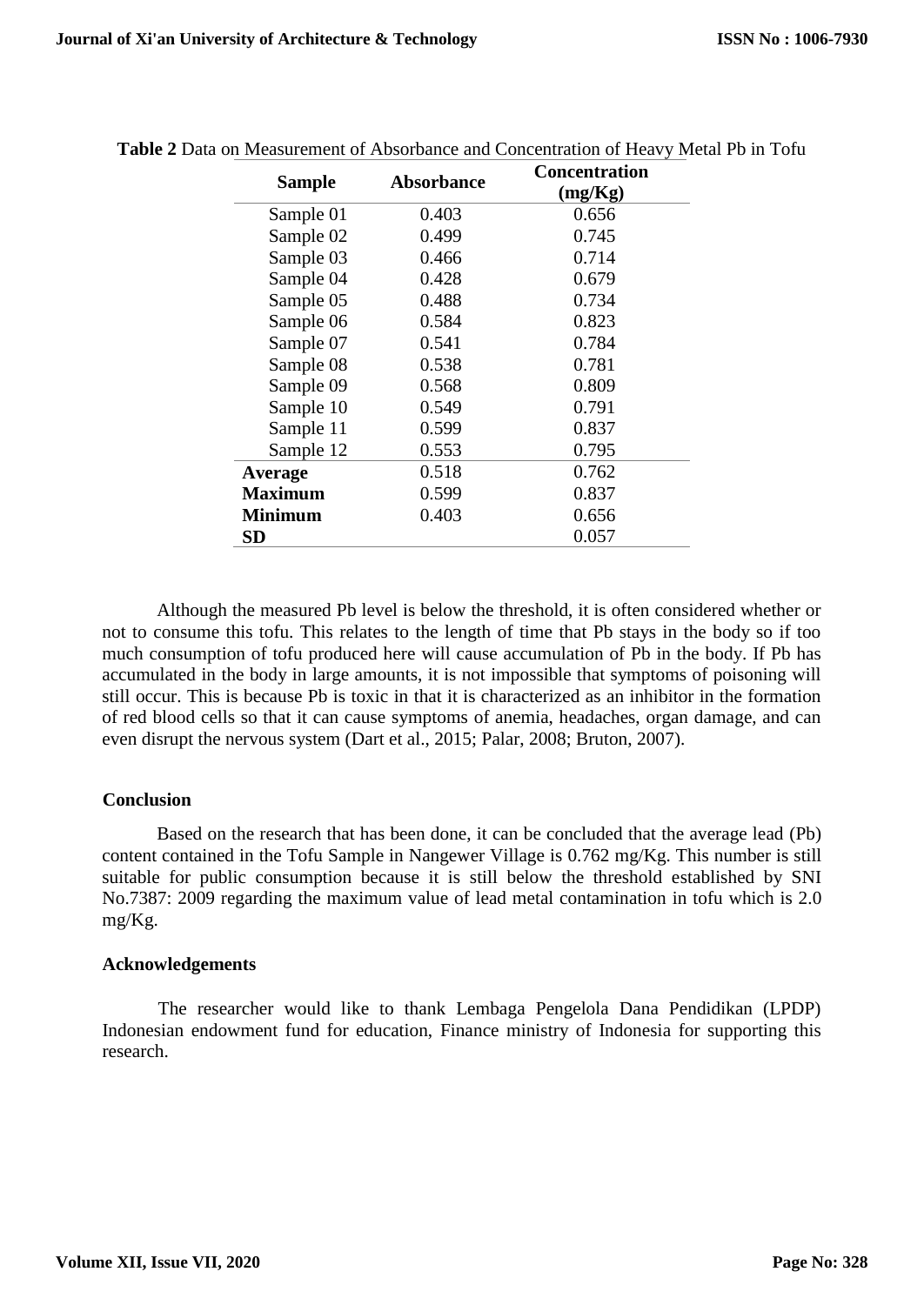#### **References**

- Abdi, O. and Kazemi, M. (2015). A riview study of biosorption of heavy metals and comparison between different biosorbents. *J. Mater. Environ. Sci*, 6(5): 1386-1399.
- Adhani, R. and Husaini. (2017). Logam Berat Sekitar Manusia. Lembaga Mangkurat University Press: Banjarmasin.
- Ainna, R. N. (2013). Kadar Logam Berat Timbal(Pb) Dalam Air Sungai Dengan Metode Spekrofotometri Serapan Atom (SSA). [Thesis]. Makassar: Universitas Islam Negeri Alaudin
- Alsuhendra dan Ridawati (2015). Bahan Toksik Dalam Makanan. Bandung : PT Rosdakarya.
- Andina, S. (2018). Begini kehidupan di bantaran sungai Citarum, Sungai terkotor di Dunia. [Online]. [cited 2019 Jan 12]; Available from: [URL:https://www.google.com/amp/jabar/tribunnews.com/amp/2018/03/04/begini](https://www.google.com/amp/jabar/tribunnews.com/amp/2018/03/04/begini-kehidupan-di-bantaran-sungai-citarum-sungai-terkotor-di-dunia)[kehidupan-di-bantaran-sungai-citarum-sungai-terkotor-di-dunia](https://www.google.com/amp/jabar/tribunnews.com/amp/2018/03/04/begini-kehidupan-di-bantaran-sungai-citarum-sungai-terkotor-di-dunia)
- Baehaki, F., Rudibyani, R. B., Aeni, S. R. N., Perdana, R., and Aqmarina, S. N. (2020). Utilization of *Salacca zalacca* Seeds As Chromium(VI) Adsorbents. *Tche Quimica*, 17(34).
- BNS (2004). Standar Nasional Indonesia, Cara Uji Timbal (Pb) Dengan Spektrofotometri Serapan Atom. SNI = 06-69898-2004.
- BPOM (2017). Batas Maksimum Cemaran Logam Berat Dalam Pangan Olahan. Jakarta : BPOM.
- Bruton L, *et al*. (2015). Principles of Toxicology. Yogyakarta: Andi Offset.
- Budiman, B. T. P., Dhahiyat, Y., dan Rustikawati, I. (2012). Bioakumulasi Logam Berat Pb (Timbal) dan Cd (Kadium) Pada Daging Ikan Yang Tertangkap Di Sungai Citarum Hulu. *Jurnal Perikanan dan Kelautan*, 3(*4*).
- Dantje, T., dan Sembel, B. A. (2015). *Toksikologi Lingkungan*. Yogyakarta: Andi Offset.
- Dart, R. C. (2015). *Medical Toxikologi*. Yogyakarta: Andi Offset.
- Flora, S. J. (2015). *Heavy Metal Induced Oksidative Stress & Its Possible Reversai By Chelation Therapy*. Yogyakarta: Andi Offset.
- Henretig F. M. (2015). *Principles of Toxicology*. Yogyakarta: Andi Offset.
- Lichtfouse, E. and Schwarzbauer, J. (2012) Environmental Chemistry For A Sustainable World Volume 1: Nanotechnology And Health Risk. New York: Springer.
- Loukidou, M. X., Zouboulis, A.I., Karapantsios, T.D., and Matis, K.A. (2004). Equilibrium And Kinetic Modeling Of Cr(VI) Biosorption By Aeromonas Caviae Colloids And Surfaces A: Physicochem. Eng. Aspects, 242: 93-104.
- Metcalf & Eddy, Inc. (1991). Wastewater Engineering: *Treatment, Disposal, Reuse, 3rd Ed*. (Revised By: G. Tchobanoglous And F.L Burton). New York: McGraw Hill, Inc.
- Olukanni, D. O., Agunwamba, J. C., and Ugwu, E. C. (2014). Biosorption of Heavy Metals In Industrial Wastewater Using Microorganisms (Pseudomonas Aeruginosa) American Journal Of Scientific And Industrial Research, 5(2): 81 – 87.
- Palar, H. (2008). *Pencemaran Dan Toksikologi Logam Berat*. Jakarta: Rineka Cipta.
- Peraturan Pemerintah Republik Indonesia No. 82 Tahun 2001 Tentang kualitas air.
- Perkin, E. (1996). Analytical Methods for Atomic Absorption Spectroscopy. USA: Perkin-ElmerCo..
- Purwaningsih, E. (2007). *Cara Pembuatan Tahu Dan Manfaat Kedelai*. Jakarta: Ganeca Exact. Riyanto (2013). *Statistik Deskriptif*. Yogyakarta: Nuha Medika.
- Sarwono, B. dan Saragih, P. (2001). *Membuat Aneka Tahu*. Jakarta: Rineka Cipta.